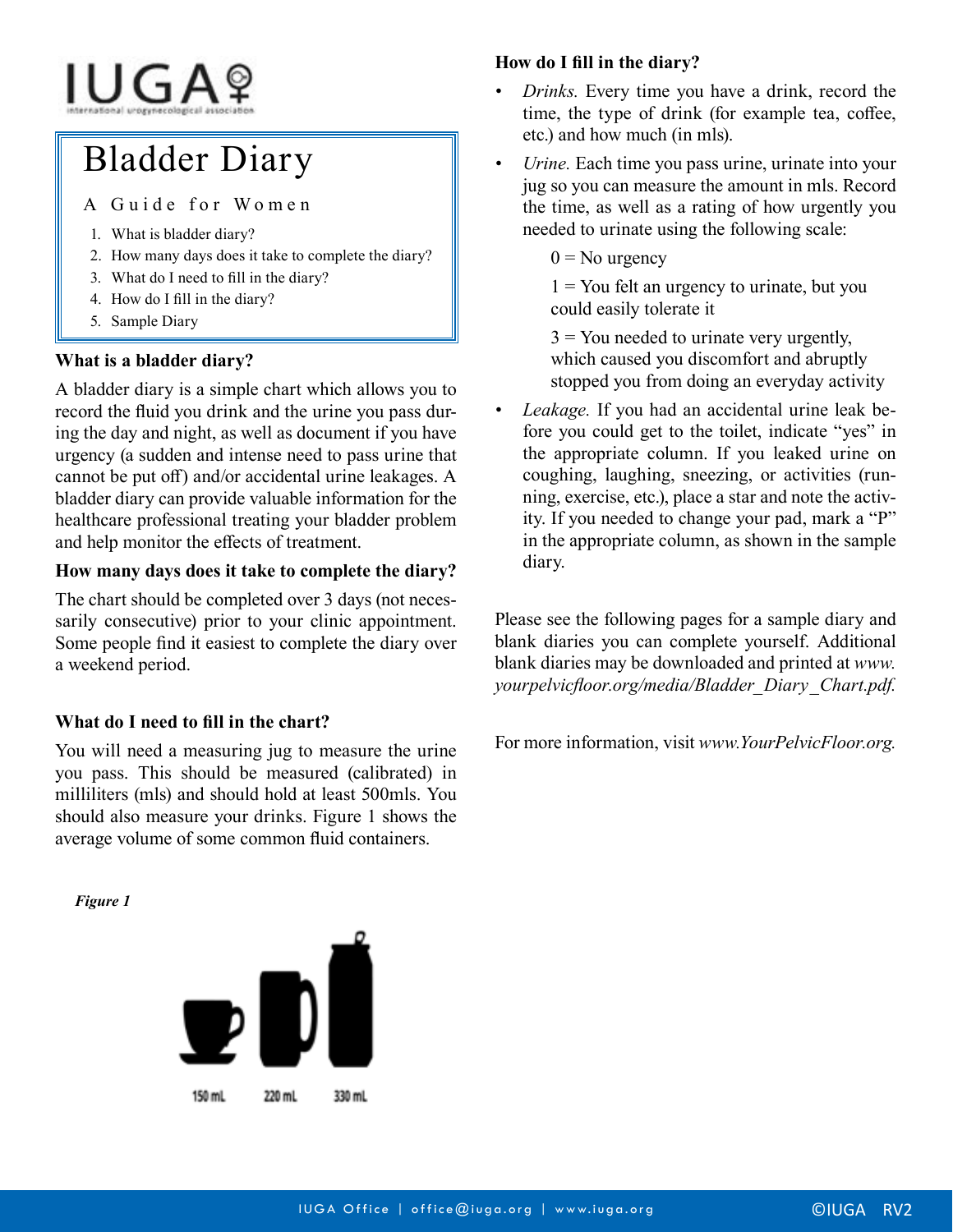## *Sample Diary*

Below is an example of a completed diary.

| <b>Date</b> | <b>Drink</b>        |                   | Urine                               |                                            | Leakage                    |                              |              |
|-------------|---------------------|-------------------|-------------------------------------|--------------------------------------------|----------------------------|------------------------------|--------------|
| Time        | Type                | How much<br>(mls) | Volume of<br>Urine<br>(mls)         | How Urgent<br>$0 - 3$<br>$3 =$ most urgent | Leakage<br>with<br>Urgency | Leakage<br>with<br>activites | Pad change   |
| 0200        |                     |                   | $150$ mls                           |                                            | $\mathbf Y$                |                              |              |
| 0700        | Mug coffee          | 250mls            | $250$ mls                           |                                            |                            |                              |              |
| 0800        |                     |                   | 60mls                               |                                            |                            | cough                        | $\, {\bf P}$ |
| 0900        | Cup orange<br>juice | 200mls            |                                     |                                            |                            | sneeze                       |              |
| 1000        |                     |                   | $100$ mls                           |                                            |                            |                              |              |
| 1200        | 2 mugs coffee       | 500mls            |                                     |                                            |                            |                              |              |
| 1400        |                     |                   | 300mls                              |                                            | $\mathbf Y$                |                              |              |
| 1530        | Cup of tea          | 200mls            |                                     |                                            |                            | jogging                      | $\, {\bf P}$ |
| 1600        |                     |                   | $100$ mls                           |                                            |                            |                              |              |
| 1800        | Cup of tea          | 200mls            |                                     |                                            |                            |                              |              |
| 1900        |                     |                   | $100\mathrm{m}\mathrm{l}\mathrm{s}$ |                                            | Y                          |                              |              |
| 2000        | Glass of beer       | $200$ mls         | 20mls                               |                                            |                            |                              |              |
| 2030        | Glass of wine       | 50mls             |                                     |                                            |                            | cough                        |              |
| 2200        |                     |                   |                                     |                                            |                            |                              | $\, {\bf P}$ |
| 2300        |                     |                   | $150$ mls                           |                                            |                            |                              |              |